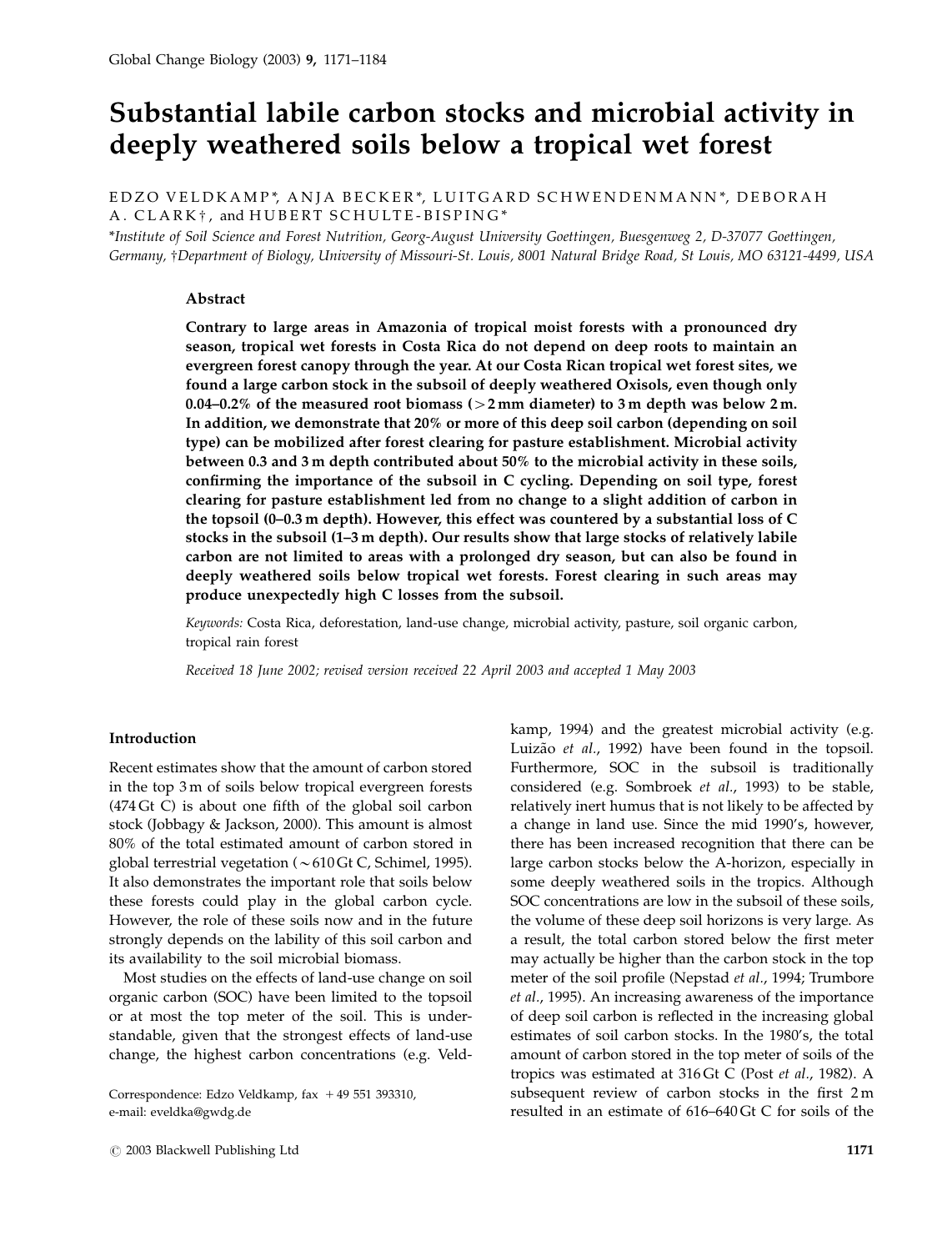tropics (Batjes, 1999), and a more recent review estimated the carbon stock down to 3 m depth in soils of the tropics at 1037 Gt C (Jobbagy & Jackson, 2000). These authors also concluded that the biomes with the most SOC at 1–3 m depth were tropical evergreen forests and tropical grasslands/savannas.

In their study in Pará, Brazil, Nepstad et al. (1994) were the first to point out the importance of deep soil carbon in Amazonian forest soils. They demonstrated that the forest soil below 1 m depth at their study site contained more carbon than the aboveground biomass. Further, they showed that 15% of this subsoil carbon turns over on annual to decadal timescales. They explained the occurrence of the deep carbon by the presence of deep roots, which are needed by that evergreen forest to maintain a green canopy during dry periods that can last up to 5 months.

Our study was conducted in the old-growth forest and adjacent pastures of La Selva Biological Station in the Atlantic Zone of Costa Rica. In contrast to the forest in Para´, this tropical rain forest has a perudic moisture regime with a weak dry season and on average no month receiving less than 100 mm of rain (Sanford et al., 1994). We address the following questions:

- -How important is deep soil carbon in deeply weathered soils below a tropical forest with a perhumid climate?
- -What is the effect of forest clearing for pasture on this deep soil carbon?
- -Is there measurable microbial activity in the subsoil of these deeply weathered soils, and what is the relative importance of microbial activity in the subsoil compared to in the topsoil?

Because no long-term data as yet exist for assessing the effects of conversion of forest to pasture, we measured total soil carbon,  ${}^{13}C$  carbon isotopes and indices of soil microbial activity in replicated old-growth forest sites and in adjacent pasture sites and we assumed that conditions before pasture establishment were equivalent between the paired sites.

## Materials and methods

#### Site description

Our study was conducted in and around the La Selva Biological Station of the Organization for Tropical Studies (OTS), in NE Costa Rica. La Selva is located between the Atlantic coastal plain and the foothills of Costa Rica's Central Cordillera. The bulk of the La Selva reserve is old-growth forest that has been protected and used for ecological research since the 1960's. The unprotected areas adjacent to La Selva have been largely cleared for cattle pastures, a process that mainly took place in the 1970's (Butterfield, 1994). Thus, the effect of cattle pastures on soil characteristics and processes can be deduced from comparison of sites within and outside La Selva on equivalent soils.

The forest of La Selva is classified as a tropical wet forest in the Holdridge life zone system (Hartshorn & Hammel, 1994). The climate is classified as perudic: the average annual rainfall is 3962 mm with a slightly drier period from February to April; however, even during this period the average monthly rainfall exceeds 100 mm and precipitation is higher than evapotranspiration. The annual mean temperature averages 25.8 °C (Sanford et al., 1994).

## Soils

The landscape in and around La Selva is dominated by old lava flows and river terraces. La Selva is situated at the footslopes of the Barva volcano, the source of these basaltic lava flows. One of the three principal flows underlying La Selva has been aged at ca. 1.2 million years (Alvarado, 1990). Soils on these lava flows are deeply weathered, reddish-brown clays (augering showed that on stable geomorphological units, saprolite occurs at  $5$  to  $>6$  m depth) with a low ECEC  $(9.5 \text{ cmol}_c \text{kg}^{-1}$  in the top 0.1 m, decreasing to 2.5 cmol<sub>c</sub> kg<sup> $-1$ </sup> at 1–2 m depth) and low base saturation (16% in the top 0.1 m, decreasing to 9% at 1–2 m depth). A recent soil mineralogical analysis showed that the clay minerals Kaolinite, Halloysite and Gibbsite dominate the entire soil profile; considerable amounts of Goethite, Hematite and Magnetite also occurred, but 2 : 1 phyllosilicates were not detected (Kleber et al., in press). Prior to this analysis, these soils were classified as Ultisols (Sollins et al., 1994); multiple characteristics, however, show that these are Oxisols (Typic Haploperox): a low silica: sesquioxide ratio; low base exchange capacity (<16 cmol<sub>c</sub> kg<sup>-1</sup> clay), low activity of clays and low content of weatherable minerals (Kleber et al., in press). By La Selva convention, these soils are termed 'Residual'. The two major rivers at the site (Rio Puerto Viejo, Rio Sarapiquí) have deposited a complex of river terraces. The terraces we studied have not been dated, but are regarded as Pleistocene (Sollins et al., 1994). These soils are deeply weathered, yellowish-brown clay soils, typically with strongly weathered coarse material at 3 m depth, with low ECEC (7.7 cmol<sub>c</sub> kg<sup> $-1$ </sup> in the top 0.1 m, decreasing to 4.2 cmol<sub>c</sub> kg<sup> $-1$ </sup> at 1–2 m depth), and with low base saturation (17% in the top 0.1 m, decreasing to 8% at 1–2 m depth). Mineralogical analysis (Kleber et al., in press) has shown that also in this soil type the dominant clay minerals are Kaolinite, Halloysite and Gibbsite throughout the soil profile;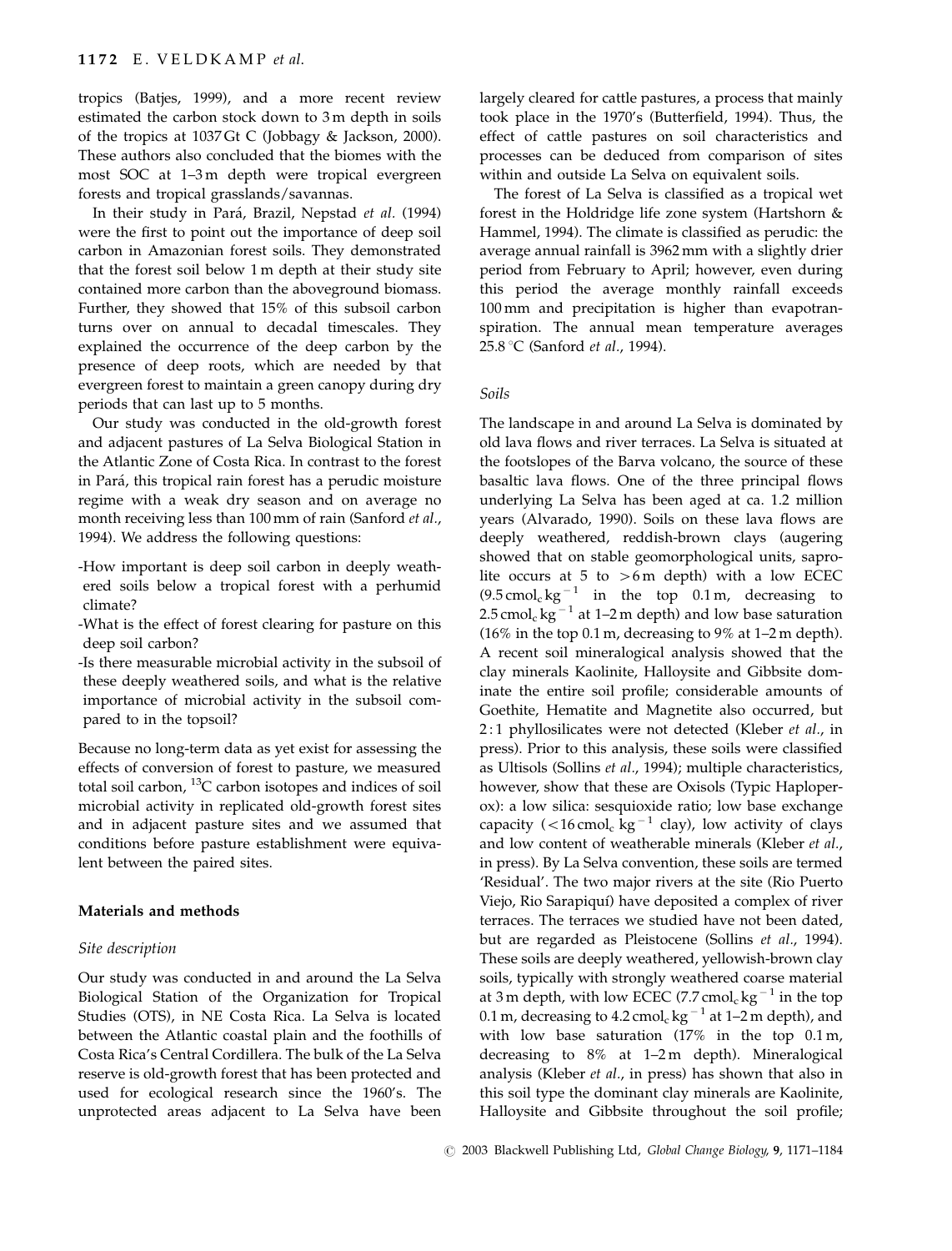Goethite and Magnetite occurred in considerable amounts, but Hematite and 2:1 phyllosilicates were not detected. Previously classified as Inceptisols, these river terraces are now also classified as Typic Haploperox, but are considered to be considerably younger than the residual soils (Kleber et al., in press). By La Selva convention, these soils are termed 'Old alluvial soils'. Throughout this paper, we use the terms 'old alluvial soils' and 'residual soils' to follow the usage in prior studies (e.g. Clark & Clark, 2000); the new classification treats both as Oxisols, albeit of contrasting age.

In this study, we performed a space-for-time substitution. Critical assumptions of this approach are that conditions before forest clearing were the same and that changes measured are caused by land use (cf., Veldkamp, 1994). Because we have no samples from the pasture sites before conversion, we cannot prove these assumptions, but we dealt with this problem by carefully selecting the study sites. From the old river terraces, we selected all sites to have a uniform, flat topography (slope not steeper than 2%). From the residual soils, we selected sites to all be on the summit or near the shoulder of the heavily weathered and dissected lava flows (slope not steeper than 5%). We also field inspected soil samples to ensure that soil material was similar in texture and color among the replicate sites.

In the old-growth forest, we selected three sites on old alluvial soils and three on residual soils. In pastures adjacent to La Selva, which were established in the 1970s, we also selected three sites on old alluvial and three on residual soils. At the time of sampling, the pastures were about 25 years old. All pasture sites were dominated by Ischaeum indicum, a  $C_4$  grass considered to have relatively low biomass production (Van Dam et al., 1997). All sites were at elevations of 40–100 m above the sea level.

## Soil sampling and sample processing

In 1997, soil shafts of 3 m depth (old alluvial soils) and 4 m depth (residual soils) were established at the oldgrowth forest sites (three sites on each soil type, one shaft per site). In each shaft, undisturbed soil samples  $(300 \text{ cm}^3)$  were taken for bulk density measurements at the following depths (m): 0.05, 0.20, 0.40, 0.75, 1.5, 2.5 and (on the residual soils) 3.5. For each soil sample for bulk density, we carefully inserted a metal canister into the undisturbed soil layer. We took three such samples per shaft per depth. On the pasture soils (three sites on each soil type, one shaft per site), three undisturbed samples per site were taken at each of three depths: 0.05, 0.20 and 0.40 m. Earlier work in pastures on comparable soils at a separate study site 20 km away, had shown that increases in bulk density due to compaction only occurred at 0–0.3 m depth (Veldkamp, 1994).

At all 12 sampling sites, soil samples for chemical and microbiological analyses were taken vertically by auger in August and September 1999 for the following depth intervals (m): 0.0–0.10, 0.10–0.30, 0.30–0.50, 0.50–1.0, 1.0–2.0, 2.0–3.0 (and at 3.0–4.0 m depth at the residual soil sites). Care was taken not to contaminate the sampled soil with soil material from overlying layers. The soil samples were handled and homogenized using latex gloves. For microbial measurements, within each shaft two composite soil samples were made of three subsamples taken at different points across each depth layer. The samples were passed through a 2 mm sieve and stored field-moist in polyethylene bags for up to 2 days at  $4^{\circ}$ C before microbial measurements were carried out. For soil chemical measurements, subsamples of the two soil samples for the microbial measurements were mixed to create one final bulk sample per soil depth. This bulk sample was air-dried for C and  $^{13}C$ analyses. Microbial measurements were carried out at maximum water capacity (Forster, 1995). These assays for microbial activity were based on a single sampling during the wetter season. We expect minimal seasonal changes, however, given the small within-year fluctuations in temperature (about  $2.5\textdegree C$  in the topsoil and less than  $1^{\circ}$ C at 2.5 m depth). Temporal variation in microbial activity would most likely occur in response to temporary soil dry-down during low-rain periods that can occur during the drier season at La Selva.

# Soil carbon and  ${}^{13}C$  analysis

The air-dried soil samples were passed through a 2 mm sieve and ground to powder using a ball mill. We determined the total organic C using an automated C  $&$ N analyzer (Heraeus vario EL, Hanau, Germany). The <sup>13</sup>C values were measured with an elemental C & N analyzer (Fisons EA11081, Beverly, MA, USA) coupled with an isotope ratio mass spectrometer (Delta plus, Finnigan MAT, Bremen, Germany). Plant material was prepared and analyzed in the same way. The isotope ratios were expressed as  $\delta^{13}$ C values:  $\delta^{13}$ C(‰) = [(R<sub>sam</sub>/  $R_{\rm std}$ )  $-1$ ]  $\times$  10<sup>3</sup> where  $R_{\rm sam}$   $=$  <sup>13</sup>C/<sup>12</sup>C ratio for the sample and  $R_{\text{std}} = {}^{13}C/{}^{12}C$  ratio of the reference (PDB). The amounts of soil carbon derived from forest and pasture were calculated using a simple mixing equation (Balesdent & Mariotti, 1996):  $F = (\delta^{13}C_p - \delta^{13}C_f)/$  $(\delta^{13}C_{C4} - \delta^{13}C_{C3})$ , where F is the the fraction of new carbon in the pasture sample;  $\delta^{13}C_p = \delta^{13}C$  value of sample from pasture soil;  $\delta^{13}C_f = \delta^{13}C$  value of sample from forest reference;  $\delta^{13}C_{C4} = \delta^{13}C$  value of pasture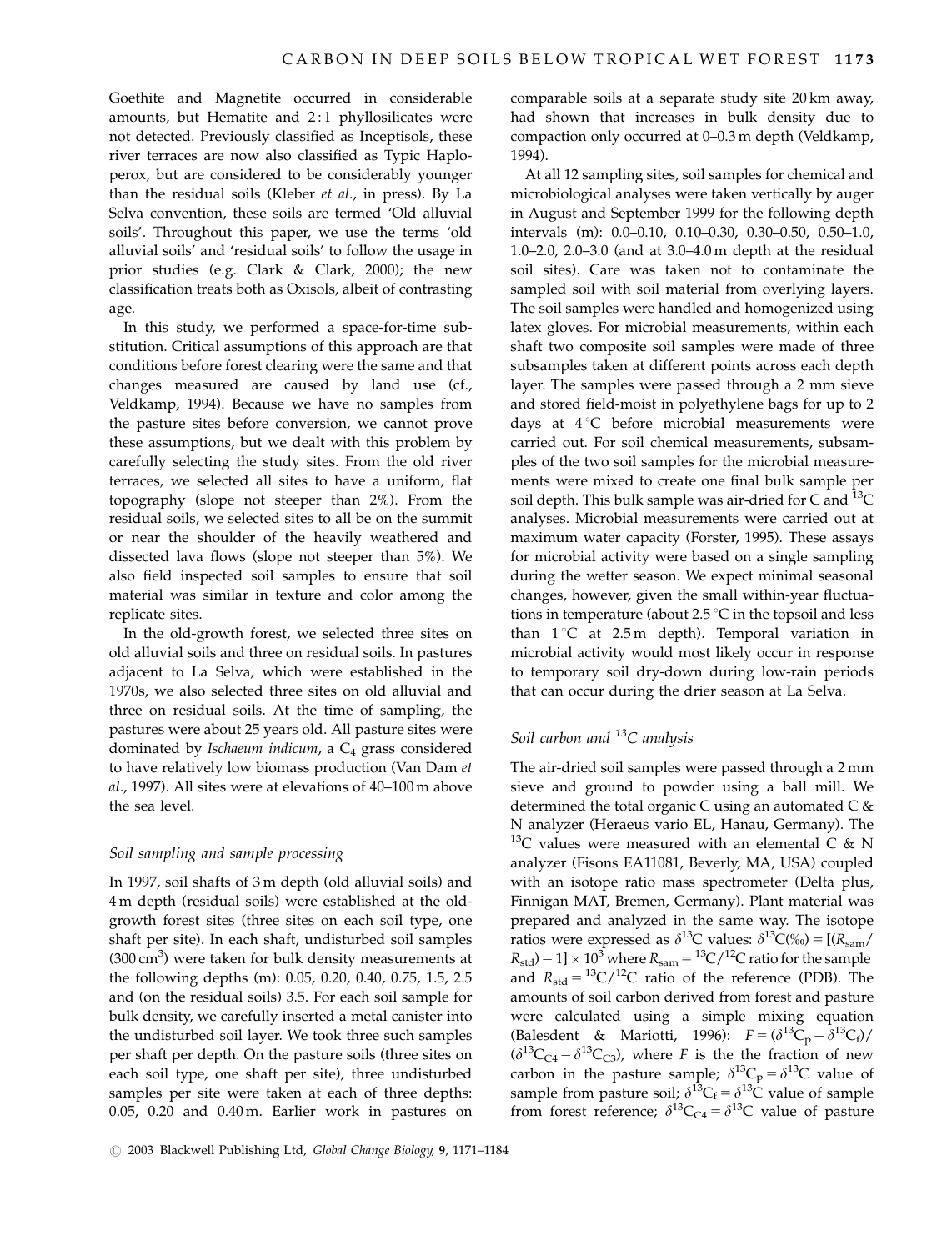residues;  $\delta^{13}C_{C3} = \delta^{13}C$  value of forest residues. The average  $\delta^{13}$ C values measured for plant tissues (N = 4 per tissue type) were: pasture leaves:  $-12.08\%$ ; pasture fine roots  $(<2$  mm diameter):  $-15.25\%$ ; forest leaf litter:  $-30.00\%$  and forest fine roots (<2 mm diameter):  $-28.84\%$ . The difference between the  $\delta^{13}$ C signal of pasture leaves and fine roots was relatively large, which may be an indication that some of the fine roots sampled in the pasture were from  $C_3$  plants. In our calculations, we used the average of leaves and roots for forest  $C_3$  ( $-29.42\%$ ) and pasture  $C_4$  $(-13.67)$ %, The advantage of this mixing equation compared to others is that it can be applied even if the isotope enrichments during C decay are high (Balesdent & Mariotti, 1996).

# Microbial activity

Basal respiration (BR) was measured as one indicator of microbial activity using the 'syringe incubation method' (Heilmann & Beese, 1992). The  $CO<sub>2</sub>$  production of a soil sample is calculated by incubating the sample in a gas-tight glass syringe and measuring the  $CO<sub>2</sub>$  increase over a period of 20 h. Preliminary tests showed that in 24 hours, the syringes lost less than  $1\%$  of a  $CO<sub>2</sub>$ standard with a concentration of 4.93%.  $CO<sub>2</sub>$  was measured using a Shimadzu gas chromatograph with a TCD detector. For more details on the  $CO<sub>2</sub>$  analyses, see Schwendenmann et al. (2003).

A second indicator of relative microbial activity was estimated based on substrate-induced respiration (SIR) using the 'syringe incubation method' (Heilmann & Beese, 1992). SIR is measured by adding an easily decomposable substrate (glucose) to the soil sample to induce a maximum respiration rate; this maximum respiration rate has been shown to be correlated with the active glucose-responsive microbial biomass (Anderson & Domsch, 1978). To facilitate mixing of the soil sample with the glucose, the soil sample was mixed with a pulverized mixture of 50% quartz sand and 50% glucose. We carried out preliminary tests with glucose levels between 0.4% and 1.4% of the moist weight of the soil sample, to determine the amount of glucose needed to induce a maximum respiration rate; no increase in CO2 production was measured above 1.0% glucose addition. We therefore used 1.0% glucose addition in the experiments. Normally, the  $CO<sub>2</sub>$  production rate is converted into microbial biomass using a conversion factor (Anderson & Domsch, 1978). However, published conversion factors have been developed for temperate topsoils and several authors have demonstrated that SIR should be calibrated for specific soil conditions. As we did not have the ability to calibrate the SIR values of our soils against a standard microbial

biomass method, we use our numbers only to estimate differences in relative glucose-responsive microbial activity (GRMA), across our study sites and at different soil depths. Absolute comparison with other studies should only be made if the SIR method has been calibrated against a standard method for microbial biomass.

# Root sampling

We quantified roots  $\geq$  2.0 mm in diameter in half of the soil column taken from each of the six shafts excavated in the old-growth forest sites when the six pits were excavated. The reason for the use of this sampling was to detect the maximum depth at which different root classes occur. We did not sample roots to make reliable stand-level estimates of coarse root biomass, and the data should not be used for this purpose. A square soil column 0.8 m on a side was excavated by depth layer: 0.0–0.1, 0.1–0.3, 0.3–0.5, 0.5–1.0, 1.0–2.0, 2.0–3.0 m and for the residual soil pits: 3.0–4.0 m. Using a 2 mm sieve, roots  $\geq$  2.0 mm in diameter were sieved from the soil from each depth, and returned to the laboratory. There, roots were washed and sorted into diameter classes (2–5, 5–10, 10–20 and  $>$ 20 mm) and dried at 65 °C to stable mass (to 0.1 g on two consecutive weighings).

# Soil water monitoring

We measured soil water content using frequency domain sensors (CS615, Campbell Scientific, Inc. Logan, UT, USA). We used a calibration function that we developed for each of our two soils (Veldkamp & O'Brien, 2000). Sensors were inserted horizontally into the shaft wall of all forest soil shafts, at the following depths (m): 0.05, 0.2, 0.4, 0.75, 1.5, 2.5, and for the residual soil shafts: 3.5. Sensors have been read biweekly since April 1998 using a portable reader (O'Brien & Oberbauer, 2001).

## Calculations and statistical analyses

Carbon concentrations (kg C kg<sup>-1</sup> soil) were converted into total organic carbon stocks (Mg C ha $^{-1}$ ) using measured bulk density values for each soil type and the volume of the sampled horizon. Because of the higher bulk density in the pasture topsoil, comparison of SOC was made on a mass (rather than volume) basis, to avoid artifacts from soil compaction (Veldkamp, 1994). Microbial activity and basal respiration are commonly expressed on a mass basis. We also calculated our results on a soil volume basis using bulk density and volume of the sampled soil horizon. We compared the two soil types using the data down to 3 m depth (the maximum depth of the old alluvial soil).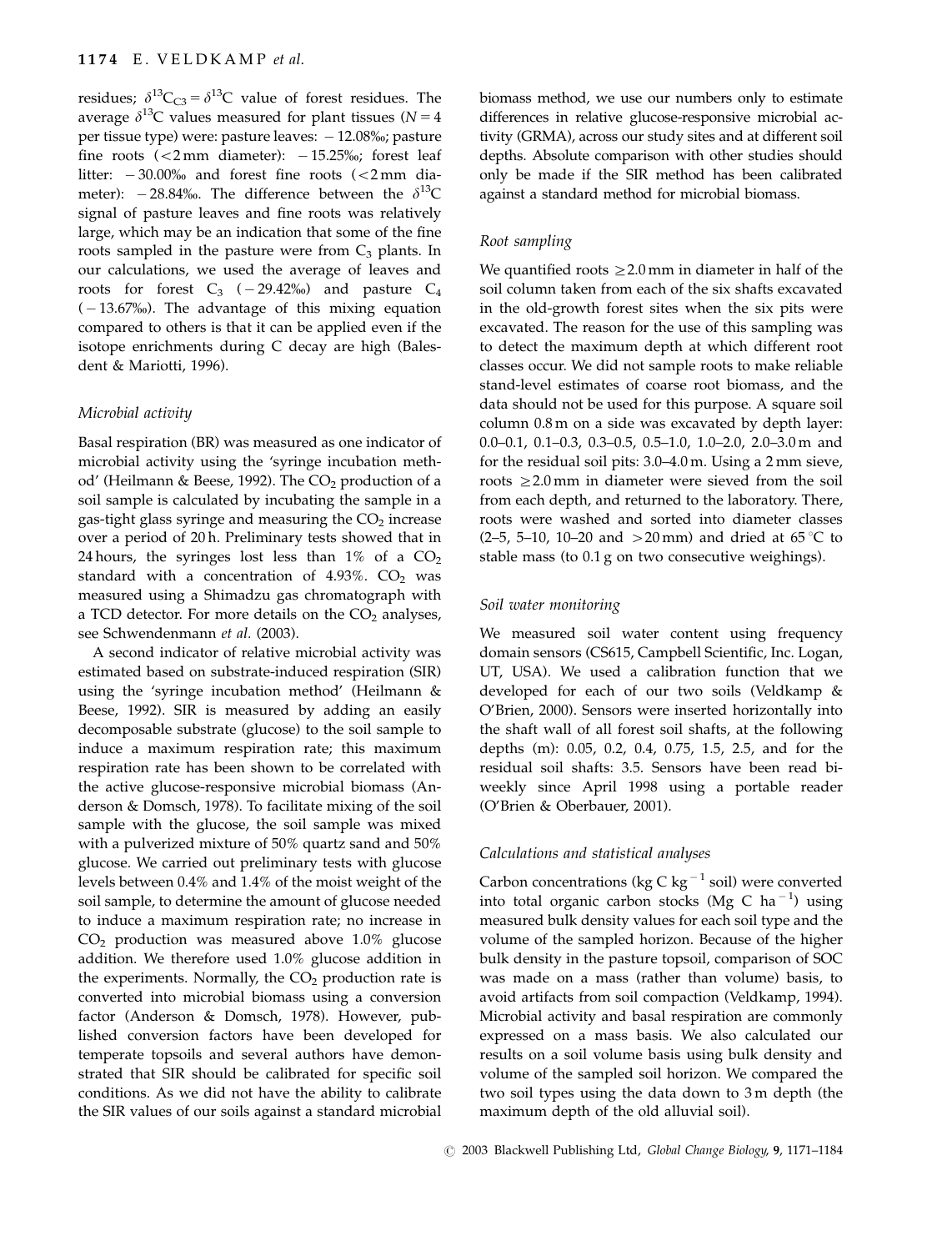Normal distribution of the carbon data and the microbial parameters was demonstrated with a goodness-of-fit test using the Kolomogorov–Smirnov D statistic. We used analysis of variance to test for significant effects of land use and soil type, at each soil depth interval.

# Results

#### Soil chemical and physical characteristics

In the forest soils, pH increased significantly with soil depth (r, soil depth and mean pH of three samples in each soil  $= 0.69$  and 0.64 in residual and old alluvial soils, respectively;  $P < 0.001$  in both cases); in the pasture soils, there was no clear relation between soil depth and pH (Table 1). Compared to the residual soil, the old alluvial soils had slightly higher pH values at 0.1–0.3, 0.5–1.0 and 1.0–2.0 m depth, but the strongest effect on pH was land use. The pH of the pasture soils was higher than forest soils at all depths, with the strongest effect in the topsoil. In all cases, the highest pH measured was  $<$  5.0, too low for carbonates to exist. The bulk density below forest was low in both soil types (Table 1); values increased with depth from 0.63–  $0.71$  Mg m<sup>-3</sup> to about 1.0 Mg m<sup>-3</sup> at 2-4 m depth. The topsoil of the pastures (0–0.1 m depth) was compacted in comparison to the forest soils ( $t$ -test,  $P < 0.001$ ). At 0.1–0.3 m depth, only the old alluvial soil showed a higher bulk density in the pasture (*t*-test,  $P = 0.05$ ). The 0.3–0.5 m soil layer showed no difference between landuse types in bulk density, and we assumed no land-userelated differences in bulk density at greater depth. Both soils are clay soils (Table 2). In the residual soil, clay content was 68–79% in the top 2 m and decreased slightly at 2–4 m depth. In the old alluvial soils, clay content was 61-70% in the top 2m and decreased between 2.0 and 3.0 m depth.

#### Soil organic carbon stocks and dynamics

The total organic carbon in the forest soils down to 3 m depth (Fig. 1) was higher for the residual soils (330 Mg Cha<sup>-1</sup>) than for the old alluvial soils (214Mg Cha<sup>-1</sup>). Similarly, in the pasture sites there was greater SOC down to 3 m depth in the residual soil (300 Mg C ha $^{-1}$ ) than in the old alluvial soil (201 Mg C ha  $^{-1}$ ). Analysis of variance  $(N = 3$  sites in each soil type, in the pasture and forest) revealed that in the topsoil (0.0–0.3 m depth) there was a significant effect of soil type  $(P = 0.001)$ , with more SOC in the residual soil, but there was no significant effect of land use ( $P = 0.062$ ). In the subsoil (0.3–3.0 m depth) results were different; the pasture subsoil contained less SOC than the forest subsoil  $(P = 0.014)$ , and the residual soils contained more SOC than the old alluvial soils  $(P<0.001)$ . At neither depth was there an interaction between land use and soil type.

Using the difference in  $\delta^{13}$ C isotope signature (Table 3) between  $C_3$  trees (in forest) and  $C_4$  grasses (dominant

|                             | Residual soil |        |      |         |      | Old alluvial soil |      |         |  |  |
|-----------------------------|---------------|--------|------|---------|------|-------------------|------|---------|--|--|
| Depth (m)                   | Forest        |        |      | Pasture |      | Forest            |      | Pasture |  |  |
| $pH(H_2O)$                  |               |        |      |         |      |                   |      |         |  |  |
| $0.0 - 0.1$                 | 4.0           | (0.2)  | 5.0  | (0.5)   | 4.1  | (0.0)             | 4.9  | (0.4)   |  |  |
| $0.1 - 0.3$                 | 3.9           | (0.2)  | 4.8  | (0.4)   | 4.2  | (0.1)             | 4.6  | (0.1)   |  |  |
| $0.3 - 0.5$                 | 4.3           | (0.1)  | 4.7  | (0.2)   | 4.4  | (0.1)             | 4.7  | (0.1)   |  |  |
| $0.5 - 1.0$                 | 4.4           | (0.1)  | 4.6  | (0.1)   | 4.5  | (0.1)             | 4.7  | (0.0)   |  |  |
| $1.0 - 2.0$                 | 4.4           | (0.1)  | 4.6  | (0.1)   | 4.5  | (0.1)             | 4.7  | (0.0)   |  |  |
| $2.0 - 3.0$                 | 4.5           | (0.1)  | 4.6  | (0.2)   | 4.6  | (0.0)             | 4.7  | (0.1)   |  |  |
| $3.0 - 4.0$                 | 4.5           | (0.1)  | 4.8  | (0.1)   |      |                   |      |         |  |  |
| Bulk density (Mg $m^{-3}$ ) |               |        |      |         |      |                   |      |         |  |  |
| $0.0 - 0.1$                 | 0.63          | (0.05) | 0.81 | (0.04)  | 0.71 | (0.02)            | 0.84 | (0.07)  |  |  |
| $0.1 - 0.3$                 | 0.76          | (0.07) | 0.76 | (0.08)  | 0.82 | (0.01)            | 0.89 | (0.02)  |  |  |
| $0.3 - 0.5$                 | 0.84          | (0.05) | 0.77 | (0.04)  | 0.85 | (0.03)            | 0.84 | (0.02)  |  |  |
| $0.5 - 1.0$                 | 0.92          | (0.03) | nm   | nm      | 0.85 | (0.03)            | nm   | nm      |  |  |
| $1.0 - 2.0$                 | 0.98          | (0.03) | nm   | nm      | 0.95 | (0.03)            | nm   | nm      |  |  |
| $2.0 - 3.0$                 | 1.04          | (0.12) | nm   | nm      | 1.07 | (0.06)            | nm   | nm      |  |  |
| $3.0 - 4.0$                 | 0.98          | (0.16) | nm   | nm      |      |                   |      |         |  |  |

Table 1 Soil pH and bulk density in residual and old alluvial soils (both Oxisols) below forest and pasture at La Selva, Costa Rica

 $N = 3$  samples per soil type in each land-use type; SD in parentheses; nm = not measured.

r 2003 Blackwell Publishing Ltd, Global Change Biology, 9, 1171–1184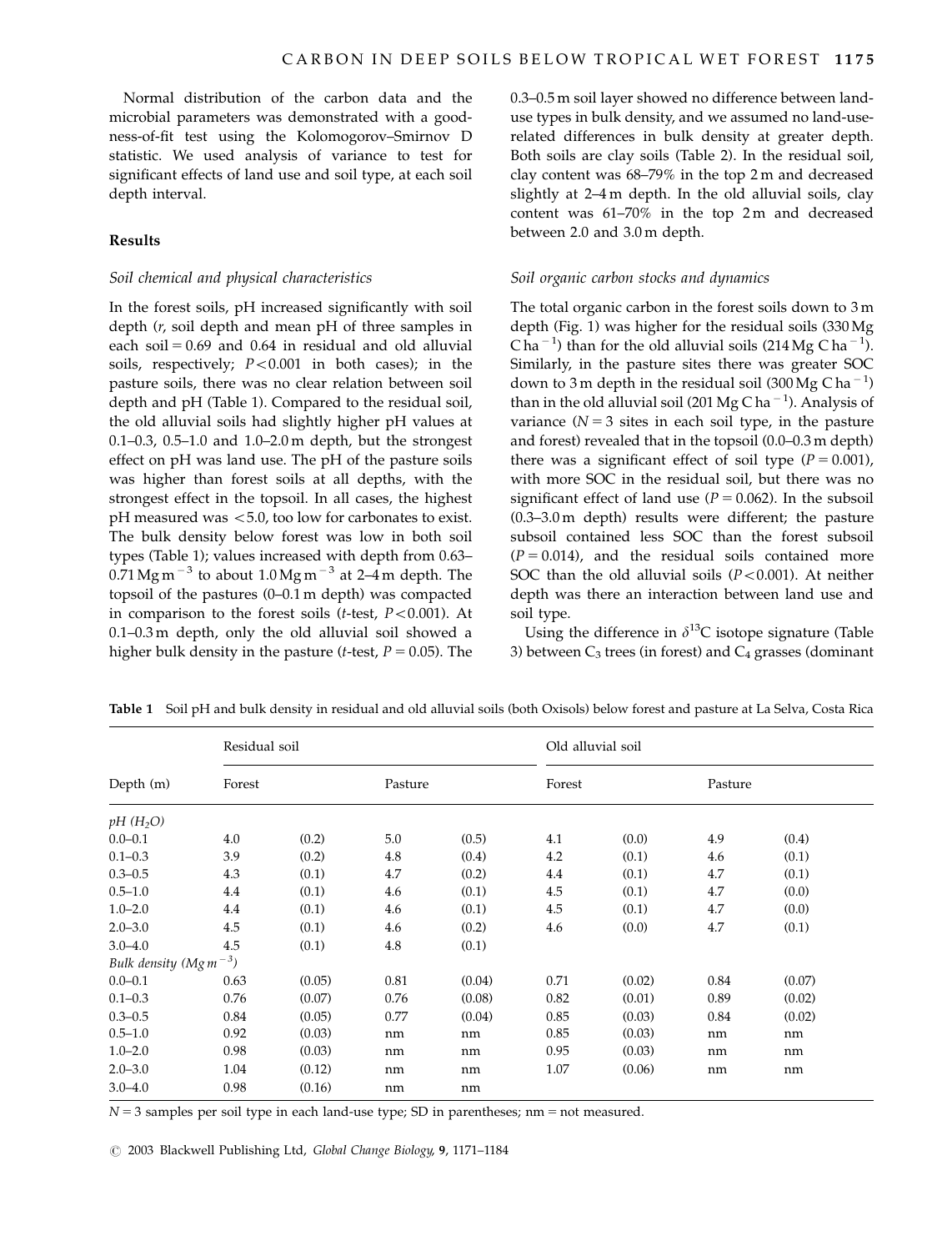| Depth (m)   | Forest            |             |             | Pasture     |             |             |  |  |  |
|-------------|-------------------|-------------|-------------|-------------|-------------|-------------|--|--|--|
|             | Clay $(\%)$       | Silt $(\%)$ | Sand $(\%)$ | Clay $(\%)$ | Silt $(\%)$ | Sand $(\%)$ |  |  |  |
|             | Residual soil     |             |             |             |             |             |  |  |  |
| $0.0 - 0.1$ | 75.8(5.1)         | 17.8(3.7)   | 6.4(2.4)    | 68.5(2.0)   | 25.4(2.3)   | 6.1(2.3)    |  |  |  |
| $0.3 - 0.5$ | 73.3(1.9)         | 21.2(2.8)   | 5.5(1.2)    | 75.8(1.1)   | 20.2(0.7)   | 4.0(1.0)    |  |  |  |
| $1.0 - 2.0$ | 76.1(5.7)         | 18.1(2.1)   | 5.8(3.6)    | 79.1 (1.2)  | 17.0(1.0)   | 3.9(0.5)    |  |  |  |
| $2.0 - 3.0$ | 67.3 (11.3)       | 22.2(8.1)   | 10.4(7.6)   | 78.9 (6.7)  | 15.6(3.7)   | 5.4(3.1)    |  |  |  |
| $3.0 - 4.0$ | 67.1 (10.9)       | 24.9(9.3)   | 8.0(8.6)    | 59.6 (9.4)  | 25.1(8.8)   | 15.3(8.5)   |  |  |  |
|             | Old alluvial soil |             |             |             |             |             |  |  |  |
| $0.0 - 0.1$ | 68.4(4.1)         | 22.3(2.0)   | 9.4(2.3)    | 61.1(3.3)   | 28.3(3.7)   | 10.6(2.4)   |  |  |  |
| $0.3 - 0.5$ | 70.1(2.2)         | 22.7(1.8)   | 7.2(1.2)    | 62.9(1.5)   | 29.9(1.6)   | 7.2(1.1)    |  |  |  |
| $1.0 - 2.0$ | 67.5(5.0)         | 24.2(3.2)   | 8.3(2.3)    | 42.0(5.6)   | 41.1 (11.7) | 16.9(6.2)   |  |  |  |
| $2.0 - 3.0$ | 37.5(8.6)         | 43.0(6.8)   | 19.5(4.0)   | 26.8(6.1)   | 62.3(10.6)  | 10.8(10.9)  |  |  |  |

Table 2 Soil texture in two soil types below forest and pasture

 $N = 3$ ; SD in parentheses.



Fig. 1 Soil organic carbon stocks (mean and s.d.) at different depths for two soil types under old-growth tropical wet forest and pasture at La Selva, Costa Rica.

in the pastures), we distinguished forest-derived SOC from the grass-derived SOC (Fig. 2). In the pasture topsoil (0–0.3 m depth) on the old alluvial soils, SOC derived from  $C_3$  (forest) vegetation had decreased from 64 Mg C ha  $^{-1}$  to 54 Mg C ha  $^{-1}$ , while 32 Mg C ha  $^{-1}$  had been added by the pasture grasses. This resulted in a net increase of  $22 \text{Mg}$  C ha<sup>-1</sup> in the topsoil of the old alluvial soil under pasture. For the topsoil of the residual soil, the decrease in forest C was from 96 Mg Cha<sup> $-1$ </sup> in the forest to 70 Mg Cha<sup> $-1$ </sup> in the pasture. This was accompanied by an increase in pasture  $(C_4$ derived) C of 24 Mg Cha<sup>-1</sup>. These changes together resulted in no net change in SOC in the topsoil. In the subsoil of both soil types, however, the forest-to-pasture transition was found to have decreased SOC. In the old

alluvial soil pasture sites, SOC at 1.0–3.0 m depth that was derived from  $C_3$  vegetation had decreased from 91 Mg C ha  $^{-1}$  to 53 Mg C ha  $^{-1}$ , while only 3 Mg C ha  $^{-1}$ SOC had been added by the  $C_4$  vegetation; together these changes produced a net decrease of 35 Mg  $Cha^{-1}$ . In the residual soil pastures, the subsoil (1.0– 4.0 m depth) similarly showed a net decrease of 30 Mg C ha<sup> $-1$ </sup> (a decrease from 174 to 140 Mg C ha<sup> $-1$ </sup> of forestderived SOC, with  $4\,\text{Mg}$  C ha<sup> $-1$ </sup> added by the pasture  $C_4$  vegetation).

#### Microbial activity

GRMA could be detected throughout all soil profiles, independent of land-use or soil type. As expected,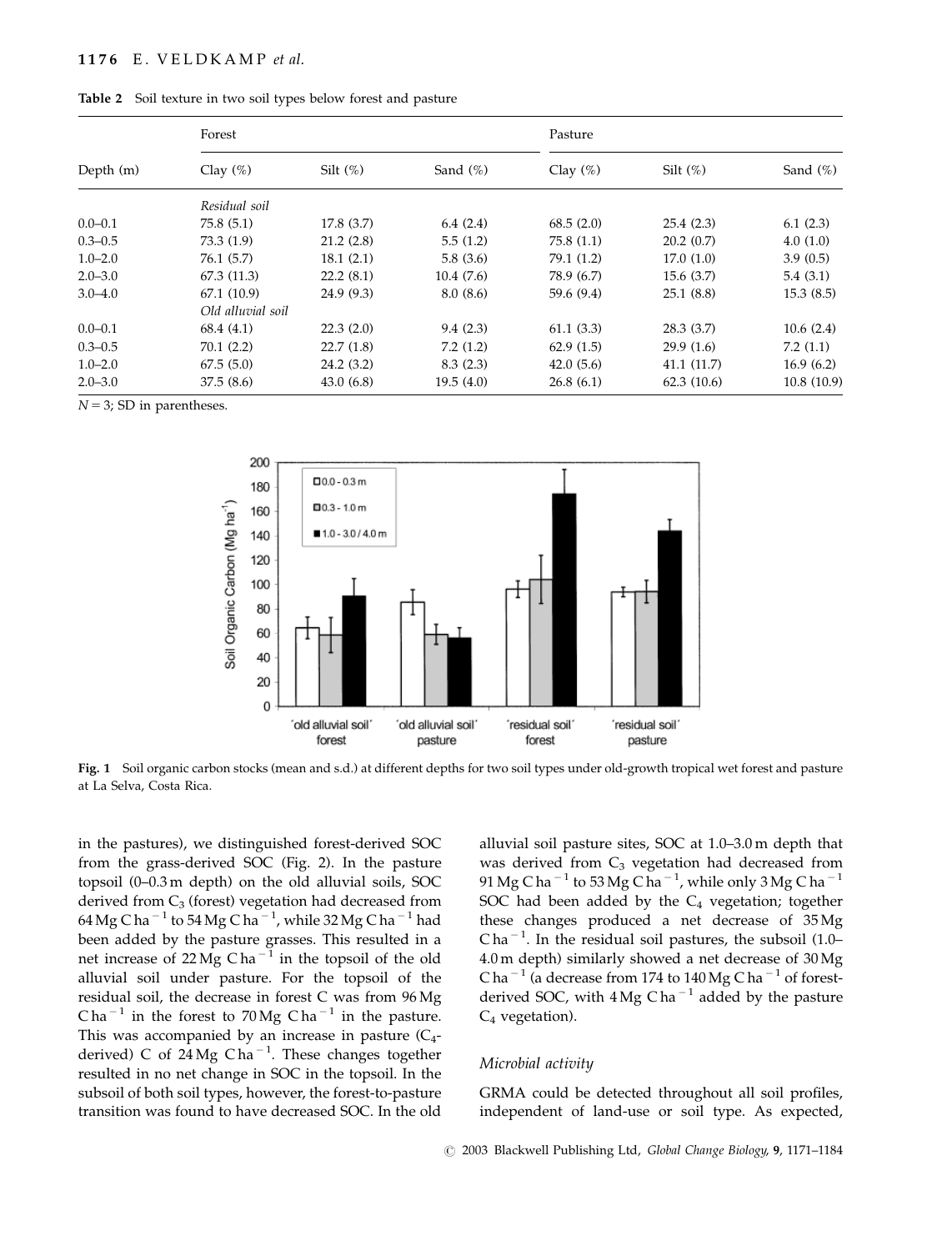|                         | Residual soil |        |          |        | Old alluvial soil |        |          |        |  |
|-------------------------|---------------|--------|----------|--------|-------------------|--------|----------|--------|--|
| Depth (m)               | Forest        |        | Pasture  |        | Forest            |        | Pasture  |        |  |
| Soil organic carbon (%) |               |        |          |        |                   |        |          |        |  |
| $0.0 - 0.1$             | 5.59          | (0.23) | 5.89     | (0.49) | 4.02              | (0.63) | 5.32     | (0.60) |  |
| $0.1 - 0.3$             | 4.02          | (0.46) | 3.05     | (0.17) | 2.19              | (0.36) | 2.30     | (0.29) |  |
| $0.3 - 0.5$             | 2.43          | (0.65) | 2.01     | (0.09) | 1.48              | (0.21) | 1.41     | (0.15) |  |
| $0.5 - 1.0$             | 1.38          | (0.21) | 1.38     | (0.07) | 0.78              | (0.04) | 0.84     | (0.06) |  |
| $1.0 - 2.0$             | 0.79          | (0.14) | 0.69     | (0.04) | 0.68              | (0.03) | 0.45     | (0.07) |  |
| $2.0 - 3.0$             | 0.50          | (0.09) | 0.43     | (0.03) | 0.24              | (0.03) | 0.13     | (0.03) |  |
| $3.0 - 4.0$             | 0.44          | (0.13) | 0.32     | (0.05) |                   |        |          |        |  |
| $\delta^{13}C (%)$      |               |        |          |        |                   |        |          |        |  |
| $0.0 - 0.1$             | $-27.62$      | (0.26) | $-21.99$ | (2.63) | $-27.07$          | (0.32) | $-18.54$ | (0.31) |  |
| $0.1 - 0.3$             | $-26.92$      | (0.35) | $-24.67$ | (0.76) | $-26.40$          | (0.37) | $-23.48$ | (0.62) |  |
| $0.3 - 0.5$             | $-25.94$      | (0.38) | $-24.46$ | (0.82) | $-25.63$          | (0.32) | $-23.96$ | (0.39) |  |
| $0.5 - 1.0$             | $-25.46$      | (0.38) | $-24.01$ | (1.29) | $-24.89$          | (0.44) | $-24.29$ | (0.53) |  |
| $1.0 - 2.0$             | $-25.21$      | (0.38) | $-24.90$ | (0.10) | $-24.91$          | (0.26) | $-23.89$ | (0.47) |  |
| $2.0 - 3.0$             | $-25.58$      | (0.56) | $-25.14$ | (0.24) | $-25.28$          | (1.04) | $-24.99$ | (0.47) |  |
| $3.0 - 4.0$             | $-25.19$      | (0.14) | $-24.51$ | (0.76) |                   |        |          |        |  |

Table 3 Concentrations (%) and  $\delta^{13}C$  (%) of soil organic carbon below forest and pasture at La Selva, Costa Rica

Data are means (SD in parentheses) from three sites in each land-use type, in both residual and old alluvial soils.



Fig. 2 Changes in stocks of forest- (SOCf) and pasture-derived (SOCp) carbon at different depths for two soil types following forest clearing and pasture establishment. Arrows indicate the inferred decreases in forest-derived SOC above and below 1 m depth.

GRMA calculated on a mass basis was highest in the topsoil and rapidly decreased with depth in both soil types and both land-use types (Table 4). Analysis of variance revealed that GRMA was higher in the pasture soil than in the forest soil at depths of 0.0–0.1 m  $(P = 0.000)$ , 0.5–1.0 m  $(P = 0.001)$  and 1.0–2.0 m  $(P = 0.014)$ . At other depths we detected no land-use effect. At no soil depth did we find a significant effect of soil type or an interaction between soil type and land use. We used our bulk density data (Table 1) to convert

GRMA into an area basis; on this basis, in all soil and land-use combinations, the soil from 0.3 to 3 m depth contained GRMA levels comparable to those of the top 0.1 m, the soil that is normally sampled in studies of microbial biomass.

## Basal respiration

We also detected basal respiration (BR) throughout all investigated soil profiles. As with GRMA, basal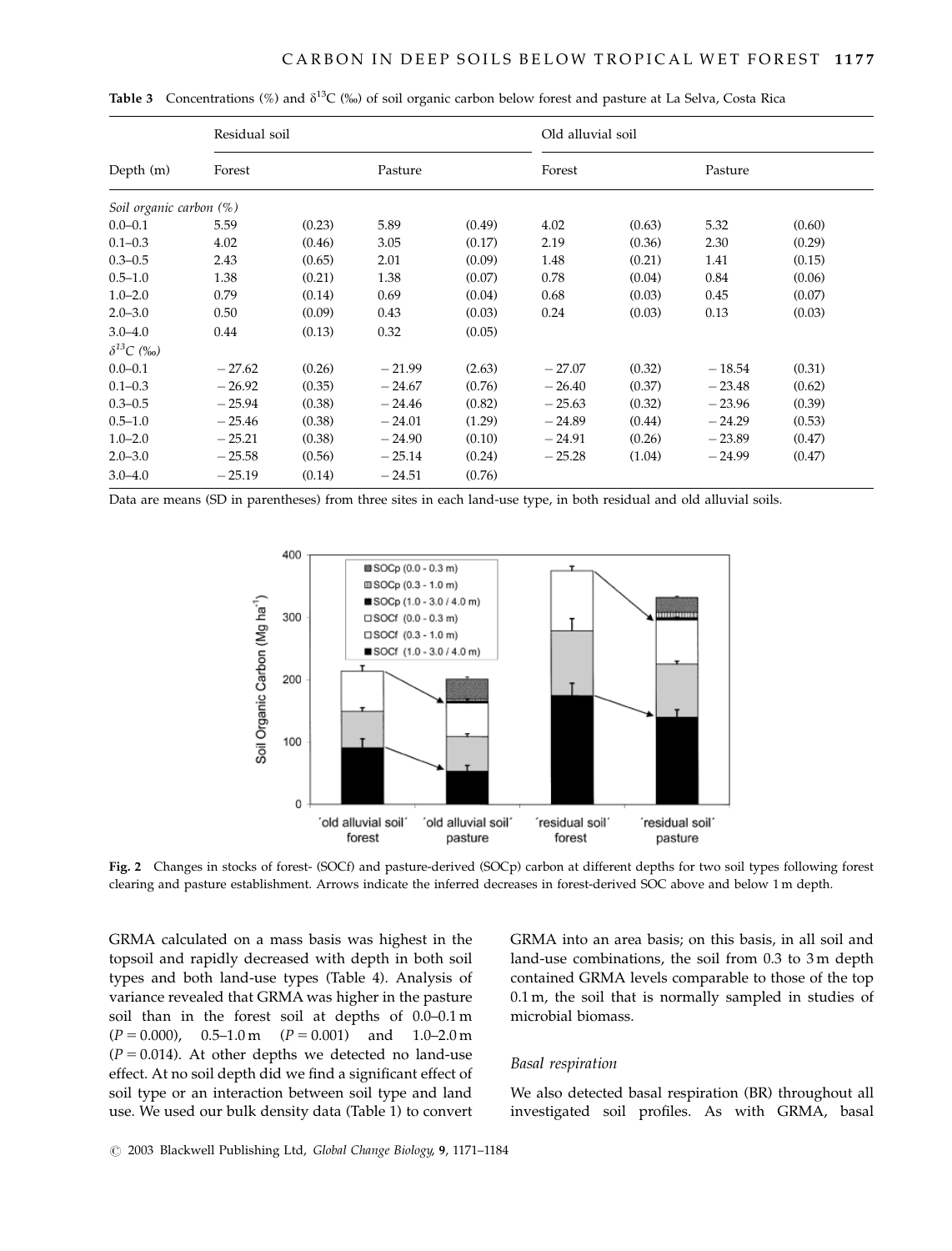|                                                                                     | Residual soil |        |         |        | Old alluvial soil |        |         |        |  |
|-------------------------------------------------------------------------------------|---------------|--------|---------|--------|-------------------|--------|---------|--------|--|
| Depth (m)                                                                           | Forest        |        | Pasture |        | Forest            |        | Pasture |        |  |
| Basal respiration ( $\mu$ g CO <sub>2</sub> -C g <sup>-1</sup> dw h <sup>-1</sup> ) |               |        |         |        |                   |        |         |        |  |
| $0.0 - 0.1$                                                                         | 1.58          | (0.35) | 1.49    | (0.31) | 1.25              | (0.46) | 1.13    | (0.13) |  |
| $0.1 - 0.3$                                                                         | 0.50          | (0.27) | 0.29    | (0.07) | 0.28              | (0.13) | 0.17    | (0.03) |  |
| $0.3 - 0.5$                                                                         | 0.16          | (0.09) | 0.11    | (0.04) | 0.14              | (0.05) | 0.08    | (0.05) |  |
| $0.5 - 1.0$                                                                         | 0.07          | (0.03) | 0.06    | (0.04) | 0.06              | (0.05) | 0.05    | (0.03) |  |
| $1.0 - 2.0$                                                                         | 0.06          | (0.04) | 0.04    | (0.04) | 0.06              | (0.03) | 0.06    | (0.04) |  |
| $2.0 - 3.0$                                                                         | 0.09          | (0.05) | 0.04    | (0.05) | 0.05              | (0.02) | 0.04    | (0.03) |  |
| $3.0 - 4.0$                                                                         | 0.11          | (0.06) | 0.07    | (0.06) |                   |        |         |        |  |
| GRMA ( $\mu$ g C g <sup>-1</sup> dw)                                                |               |        |         |        |                   |        |         |        |  |
| $0.0 - 0.1$                                                                         | 999           | (404)  | 1483    | (295)  | 812               | (289)  | 1550    | (419)  |  |
| $0.1 - 0.3$                                                                         | 346           | (282)  | 389     | (129)  | 253               | (110)  | 276     | (116)  |  |
| $0.3 - 0.5$                                                                         | 205           | (174)  | 177     | (62)   | 111               | (55)   | 173     | (37)   |  |
| $0.5 - 1.0$                                                                         | 52            | (23)   | 108     | (43)   | 56                | (26)   | 91      | (20)   |  |
| $1.0 - 2.0$                                                                         | 40            | (21)   | 62      | (19)   | 32                | (16)   | 48      | (13)   |  |
| $2.0 - 3.0$                                                                         | 37            | (16)   | 39      | (21)   | 28                | (12)   | 38      | (14)   |  |
| $3.0 - 4.0$                                                                         | 47            | (25)   | 45      | (21)   |                   |        |         |        |  |

Table 4 Basal respiration and glucose-responsive microbial activity (GRMA) in two soil types under forest and pasture at La Selva, Costa Rica

Data are means (SD in parentheses) from six sites in each land-use type, in both residual and old alluvial soils.

respiration was highest in the topsoil and rapidly decreased with soil depth (Table 4). Analysis of variance showed that BR in the top 0.0–0.1 m layer was higher in the residual than in the old alluvial soil  $(P = 0.011)$ . In the 0.1–0.3 m layer this was also the case  $(P = 0.018)$ ; in addition, the forest had a higher BR than pasture ( $P = 0.024$ ). In the 0.3–0.5 m layer, there was no difference in BR between soil types, but BR was higher in the forest than in pasture ( $P = 0.049$ ). In the lower part of the profile, we detected no effect of either soil type or land-use. Basal respiration expressed on mass basis does not take into account the large soil volume that these soils have in the subsoil. For this reason, we also expressed the BR on an area basis using the bulk density data. While our laboratory data on BR cannot be assumed to parallel respiration levels in the field closely, the area-based values are heuristically useful in demonstrating that a relatively low basal respiration multiplied over a large volume of soil can result in large values of total respiration. For all soil and land-use combinations, such area-based values for BR (Fig. 3) were higher in the soil layers below 0.3 m than in the top 0.3 m. The area-based BR was not affected by land use.

# Root biomass

The biomass of roots  $\geq$ 2 mm in diameter was measured in the forest sites to detect the depth to which the larger root diameter classes occur. Variation in root biomass density was large and replication in each soil type was low  $(N = 3)$ , and we found no significant differences with depth for the biomass of the four root diameter classes (Table 5). Only the total root biomass from 0–3 m depth in the diameter class  $5 \le 10$  mm was significantly higher for the residual soils.

In both soils, the maximum depth to which a given root class was found was inversely correlated with root diameter (Table 5). Only roots in the smallest root class  $(2 \leq 5 \text{ mm}$  diameter) were sampled at depths of 2–3 m on both soils. In the residual soil, no roots in the sampled classes were found at 3–4 m depth. We did not sample roots finer than 2 mm diameter, but we did not observe fine roots below 2.5 m depth when the soil pits were excavated, nor did we observe them during augering for the soil samples used for the microbial activity.

#### Soil water content

Seasonal variation in soil water content was only detected down to 0.75 m depth (Fig. 4). Furthermore, the lowest volumetric soil water content detected over a period of 4 years at a depth of 0.4 m was 0.457 on the old alluvial soil and 0.386 on the residual soil. These values correspond with a tension of  $-60$  kPa (pF = 2.8) for the old alluvial and  $-40$  kPa (pF = 2.6) for the residual soil. Both values are only slightly drier than field capacity. At 1.5 m depth, we could not detect seasonality in the soil water content, and the lowest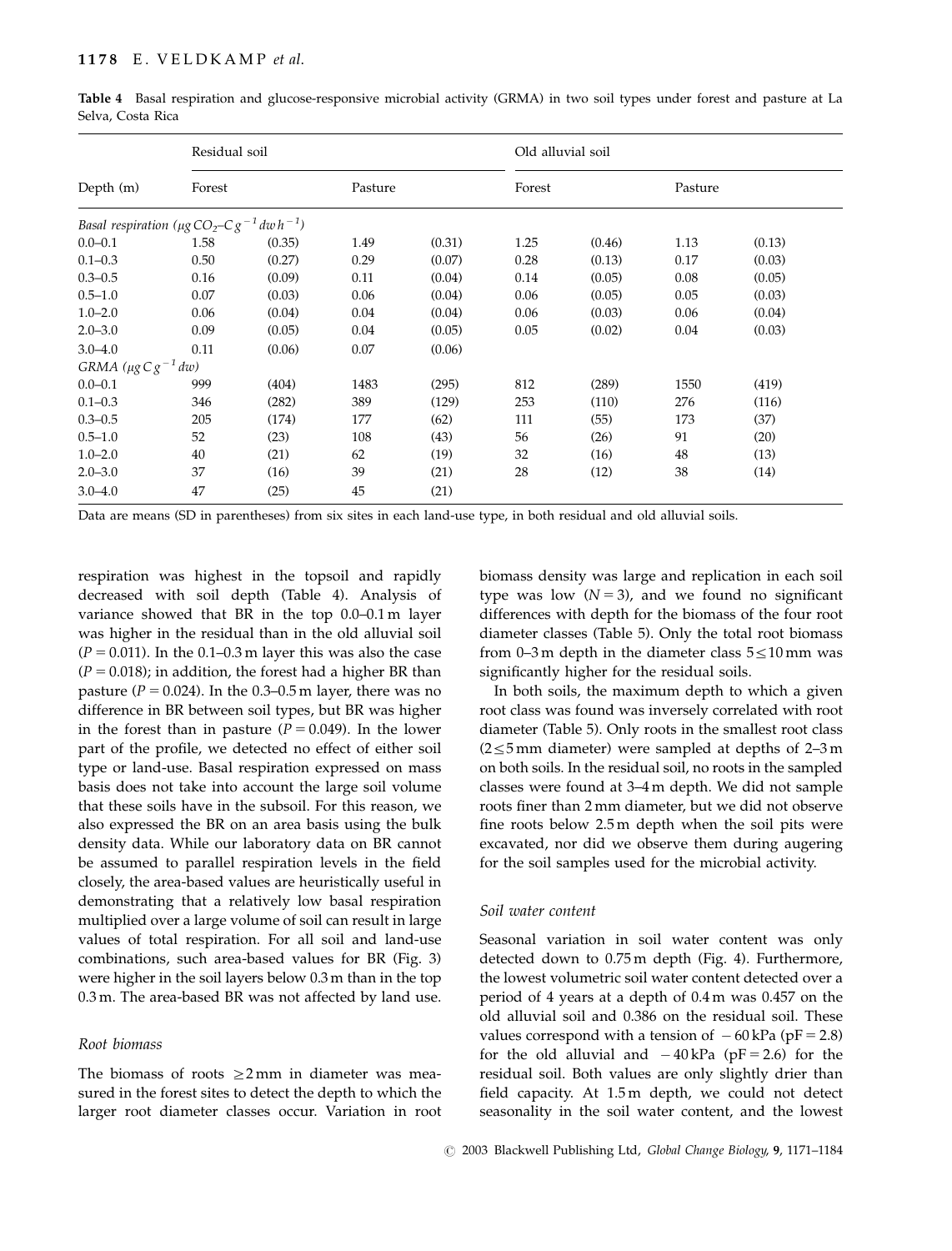

Fig. 3 Soil-volume-based basal respiration (mean  $+$  SD,  $N = 6$  sites per condition) at different depths for two soil types under oldgrowth tropical wet forest and pasture at La Selva, Costa Rica.

**Table 5** Dry root biomass density (g m<sup>-3</sup>) in sites on the two principal soil types under old-growth forest at La Selva, Costa Rica

|                               | Residual soil |            |                  |              |           | Old alluvial soil |                  |            |  |  |
|-------------------------------|---------------|------------|------------------|--------------|-----------|-------------------|------------------|------------|--|--|
| Root diameter:<br>Depth $(m)$ | $2 \leq 5$    | 5 < 10     | 10 < 20          | >20          | $2 \le 5$ | 5 < 10            | 10 < 20          | >20        |  |  |
| $0.0 - 0.1$                   | 849 (353)     | 1504 (235) | 1355 (216)       | 927 (809)    | 543 (170) | 811 (515)         | 1041 (1417)      | 996 (1051) |  |  |
| $0.1 - 0.3$                   | 421 (235)     | 931 (671)  | 851 (381)        | 686 (664)    | 188 (60)  | 191 (210)         | 241 (83)         | 1008 (881) |  |  |
| $0.3 - 0.5$                   | 93 (53)       | 272 (154)  | 198 (197)        | 169 (293)    | 57 (22)   | 36(14)            | 10(17)           | 162 (220)  |  |  |
| $0.5 - 1.0$                   | 37(20)        | 57 (49)    | 20(35)           | $\Omega$     | 45(10)    | 9(13)             | 41 (71)          | 25(43)     |  |  |
| $1.0 - 2.0$                   | 7(2)          | 14 (13)    | $\boldsymbol{0}$ | $\Omega$     | 14(6)     | 2(3)              | $\mathbf{0}$     | 0          |  |  |
| $2.0 - 3.0$                   | 3(6)          | $\Omega$   | $\theta$         | $\theta$     | 8(7)      | 3(5)              | $\boldsymbol{0}$ | 0          |  |  |
| $3.0 - 4.0$                   | $\mathbf{0}$  | $\theta$   | $\theta$         | $\mathbf{0}$ |           |                   |                  |            |  |  |

Values are means (SD in parentheses) from three sites in each soil type.

volumetric water content measured at this depth over a 4-year period was 0.559 on the old alluvial and 0.567 on the residual soil. Tensions corresponding with these soil water contents are  $-1.6$  kPa ( $pF = 1.2$ ) for the old alluvial and only  $-0.25$  kPa (pF = 0.4) for the residual soil. This means that at 1.5 m depth and lower, the soil water content is always wetter than field capacity, which means that there is never a considerable soil water uptake from 1.5 m depth or lower.

# Discussion

# Soil carbon stocks in forest soils and long-term C sequestration

The soil carbon stocks that we measured below this tropical wet forest are very high, especially when tion. The estimated live aboveground biomass in oldgrowth forest at La Selva is  $74.5 \text{ Mg } \text{Cha}^{-1}$  for the residual soils and  $83.5$  Mg C ha<sup>-1</sup> for the old alluvial terraces (Clark & Clark, 2000), and total standing and fallen coarse woody debris averages  $25.4$  Mg C ha<sup>-1</sup> (Clark et al., 2002). This means that on the old alluvial soil, 66% and on the residual soil 77% of the ecosystem carbon is stored in the soil organic matter. This proportion of belowground carbon stocks is substantially higher than numbers previously published for tropical forests. There are two reasons for this. First, the measured carbon stocks of this tropical wet forest are low compared to numbers for tropical moist forests published for the Amazon basin; this is mainly a result of the different allometric biomass equations between tropical wet and moist forests (Clark & Clark, 2000).

compared to carbon stocks in the aboveground vegeta-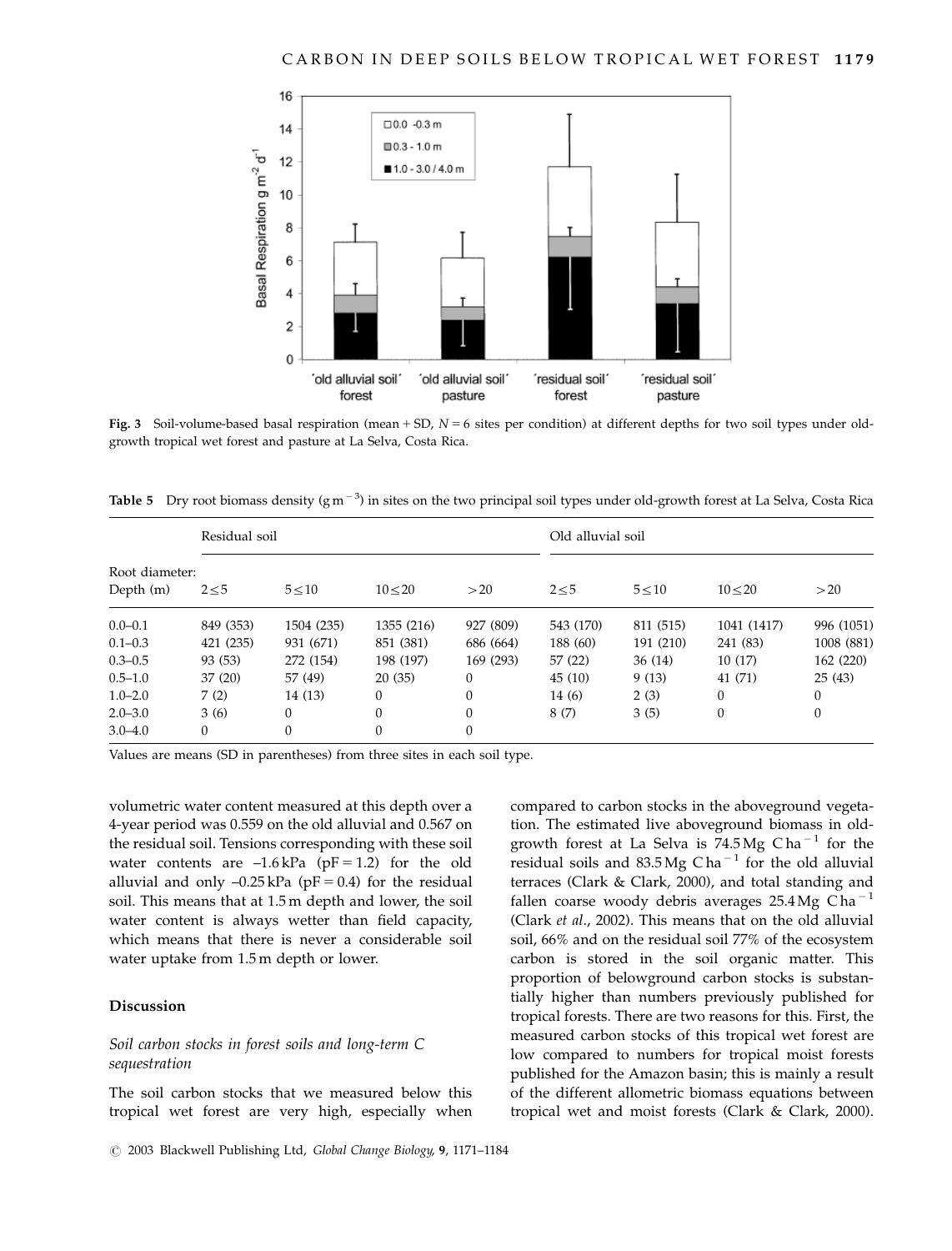

Fig. 4 Volumetric soil water content over a 4-year period at depths of 0.2 and 1.5 m, in old alluvial and residual soils under old-growth tropical wet forest at La Selva, Costa Rica.

The second reason is that the total amount of carbon in the soil of this tropical wet forest is about twice as high as the carbon stocks typically reported from the tropical moist forests in the Amazon basin. To illustrate this, Trumbore et al. (1995) measured  $168 \text{ Mg C}$  ha<sup>-1</sup> down to 3 m depth and Sommer et al. (2000) reported 143 Mg  $Cha^{-1}$  down to 3 m, in both cases for Oxisols below forest in the state of Pará, Brazil. This is 46–71 Mg  $Cha^{-1}$  less than in La Selva's old alluvial soils and less than 50% of the C stock in our residual soil sites. The reason for the higher C stocks in our Costa Rican sites may lie in the life zone differences between sites (tropical moist forest in eastern Amazonia, tropical wet forest at La Selva). In his review, Post et al. (1982) found that the mean soil carbon density down to 1 m depth in tropical wet forest was almost double that found in tropical moist forest. This corroborates well with the difference between our residual soil C stocks down to 3m depth and the C stocks reported by Trumbore et al. (1995) and Sommer et al. (2000).

In our data, soil type explained 68% of the variance of the carbon stocks. The parent materials of both the old alluvial and residual soils at La Selva have a very similar mineralogy; their main difference is caused by the difference in age (Sollins et al., 1994; Kleber et al., in press). If we consider the old alluvial and residual soils as being part of the same weathering chronosequence, then a comparison of C-stocks at different depths may reveal the long-term potential for C-sequestration in these soils below old-growth forest (Schlesinger, 1990; Fig. 1). This comparison indicates that the largest potential for C-sequestration is found in the subsoil, although the residual soil also has greater C stocks in the top meter. On a yearly basis, such C sequestration would be likely to be quite low. If we assume an age difference between the two soil types of about  $10<sup>6</sup>$  years, and steady C accumulation in the soil over time, the long-term C sequestration potential would be only in the order of magnitude of about  $160 g$  $Cha^{-1}yr^{-1} (= 0.00016 Mg Cha^{-1}yr^{-1})$ . This rate is several orders of magnitude lower than the net C-sequestration rates (NEE) that have been attributed to some Amazonian forests based on eddy flux studies (Grace et al., 1995; Mahli et al., 1998).

Our results show that at La Selva, substantial soil carbon stocks exist below 1 m depth. Nepstad et al. (1994) reported similar results for their study site in the eastern Brazilian Amazon. They found that the forest soil below 1 m contained more carbon than the top meter, and they attributed these large subsoil carbon stocks to the deep root systems that characterize the tropical moist forests in large areas of the Amazon Basin; deep roots play an important role in these areas in maintaining dry season canopy greenness and evapotranspiration. In contrast, our tropical wet forest study site does not suffer from seasonal drought (Fig. 4), and we have found low total root biomass below 2 m depth (Table 5). Deep roots are therefore not a likely cause of the large C stock that we measured below 1 m depth in our soils. An important difference between our site and large parts of the Amazonian Basin is that, at La Selva, the average annual rainfall is about twice the average annual evapotranspiration (Sanford et al., 1994). This means that about 2000 mm of rain drains through the soil profile each year, whereas in large parts of the Amazon basin such drainage through the soil is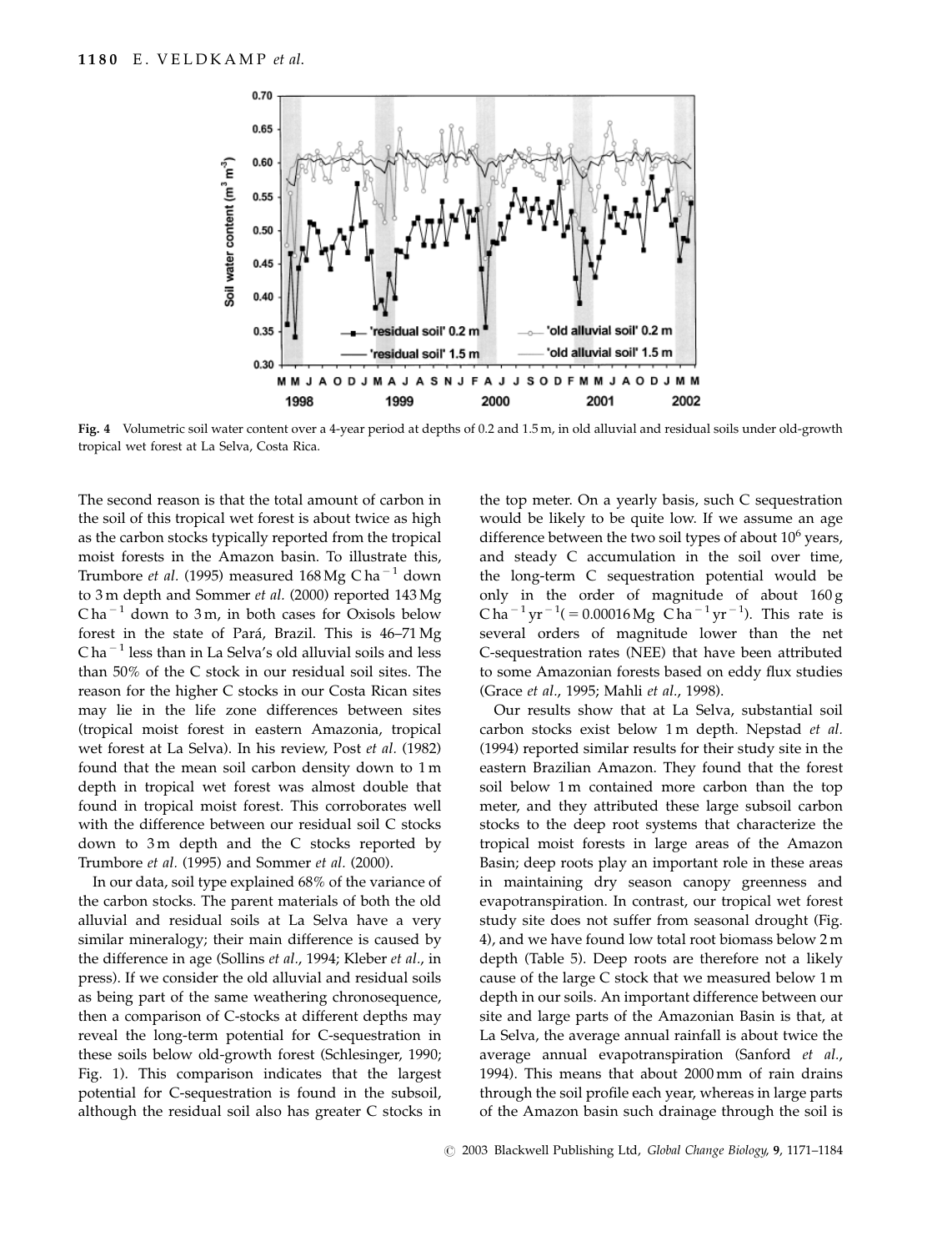much lower. This results at our sites in a net DOC transport of about 0.05 Mg C ha<sup> $-1$ </sup> yr<sup> $-1$ </sup> through the soil below 1.0 m depth (Schwendenmann, 2002). At the same time, DOC sorption isotherms showed a high affinity for DOC: between 1.0 and 3.0 m depth, the partition coefficients of the DOC sorption isotherms (that is the slope of the sorption isotherm and a measure of the affinity of the soil for DOC adsorption) were between 0.8 and 0.9 (Schwendenmann, 2002). These partition coefficients are higher than any of the partition coefficients published by Moore et al. (1992) who measured DOC sorption isotherms for 48 soil samples of a wide variety of soils. With DOC leaching rates of  $0.05 \text{Mg}$  Cha<sup>-1</sup>yr<sup>-1</sup>, and a long-term C sequestration of 0.00016 Mg C ha<sup> $-1$ </sup> yr<sup> $-1$ </sup> (over a period of  $10^6$  years, see above), the net adsorption has to be only 0.32% of leached DOC to result in the high SOC stocks measured at our sites. We hypothesize that this process has contributed to the large carbon stocks below 1 m depth at La Selva.

#### Effects of land-use change on C stocks

Our data indicate that pasture establishment led to contrasting changes in carbon stock between soil types and between top- and subsoil. The increase in soil Cstocks in the topsoil (0–0.3 m depth) of the pastures on the old alluvial soil contrasts with the lack of change in soil C-stocks in the topsoil of the residual soil pastures. This difference may be mainly attributed to the expected differences in productivity of the pastures established on these soils, given their differences in soil fertility. In a period of about 25 years, considerably more pasture-derived carbon was added to the old alluvial sites (32 Mg C ha<sup>-1</sup>) than to the residual sites  $(24 \text{ Mg C} \text{ ha}^{-1})$ . At La Selva, we found no changes in total carbon stocks for the soil horizons between 0.3 and 1.0 m depth. Surprisingly, we did find changes in soil C stocks below 1 m depth in both soil types: in both, total C-stocks below 1 m were substantially lower in the pastures compared to the forest sites (Fig. 2). This shows that a considerable part of the subsoil carbon can be mobilized within 25 years after forest conversion for pasture. For the residual soil, this labile carbon was about 20% of the total subsoil C stock of the old-growth forest. For the old alluvial soil, the net loss of  $C_3$ derived carbon was even higher. In their study, Trumbore et al. (1995) used a simulation model to calculate the proportions of 'active', 'slow' and 'passive' carbon in the forest soil. Their best-fit simulation indicated that only 1% of the SOC at 1–3 m should be considered 'active', and that 14–19% should be considered 'slow' carbon (leaving 80–85% of total SOC in the 'passive' or recalcitrant class). In both soils, we found only quite small amounts of  $C_4$ -derived carbon below 1 m depth  $(4 \text{ Mg C} \text{ ha}^{-1}$  at 1–4 m in the residual soil and  $3\text{Mg}$  C ha<sup>-1</sup> at 1-3 m in the old alluvial soil). This may be explained by the limited depth to which roots of these unproductive grasses can grow.

Care should be taken when using the change in  ${}^{13}C$  to estimate the net changes in forest-  $(C_3)$  and pasturederived  $(C_4)$  carbon, because pastures can also contain abundant  $C_3$  herbs and bushes (Trumbore et al., 1995). Although  $C_4$  grasses currently dominate the vegetation at our sites, this is no guarantee that this has always been the case since forest clearing. The addition of recent  $C_3$  carbon would mean that our calculated losses of forest-derived carbon and the calculated addition of pasture-derived carbon are both lower limits. This would mean that the size of the active and slow carbon pools could be even higher than we have estimated here.

#### Microbial activity in forest soils

With the SIR method, we infer the relative activity levels of active glucose-responsive microbes rather than the respective microbial biomass, because we as yet lack independent data from our site for a SIR/biomass calibration. Although traditionally it is assumed that the microbial activity is absent or insignificant below the topsoil, Richter & Markewitz (1995) reported considerable amounts of bacteria and fungi in a deeply weathered temperate-zone Ultisol. Our results provide clear evidence that this can also be the case for soils in tropical lowlands. Although we consistently measured the highest GMRA in the topsoil, we were able to detect microbial activity with the SIR method throughout all soil profiles in our study. Although the mass-based GMRA values from the subsoil were 20–30 times lower than those from the topsoil, the importance of GMRA at depth becomes apparent when this index is assessed on an area basis (Fig. 3). The amount of GMRA in the topsoil (0–0.3 m depth) of the forest old alluvial soil at La Selva was only about 50% of the total amount of glucose-responsive microbial activity detected over the whole soil profile. For the residual soil, this number was even lower (about 40%). The significant levels of microbial activity in the subsoil indicated by the SIR data are consistent with the  $CO<sub>2</sub>$  concentration profiles that we have independently measured in the forest soils. During a 2-year period of monitoring of  $CO<sub>2</sub>$ concentrations down the soil profiles at the old-growth forest sites, the highest  $CO<sub>2</sub>$  concentrations that we measured were consistently at the lowest sampling depth, 3.5 m in the residual soils and 2.5 m in the old alluvial soils (Schwendenmann et al., 2003). That the highest  $CO<sub>2</sub>$  concentrations in the soil air space are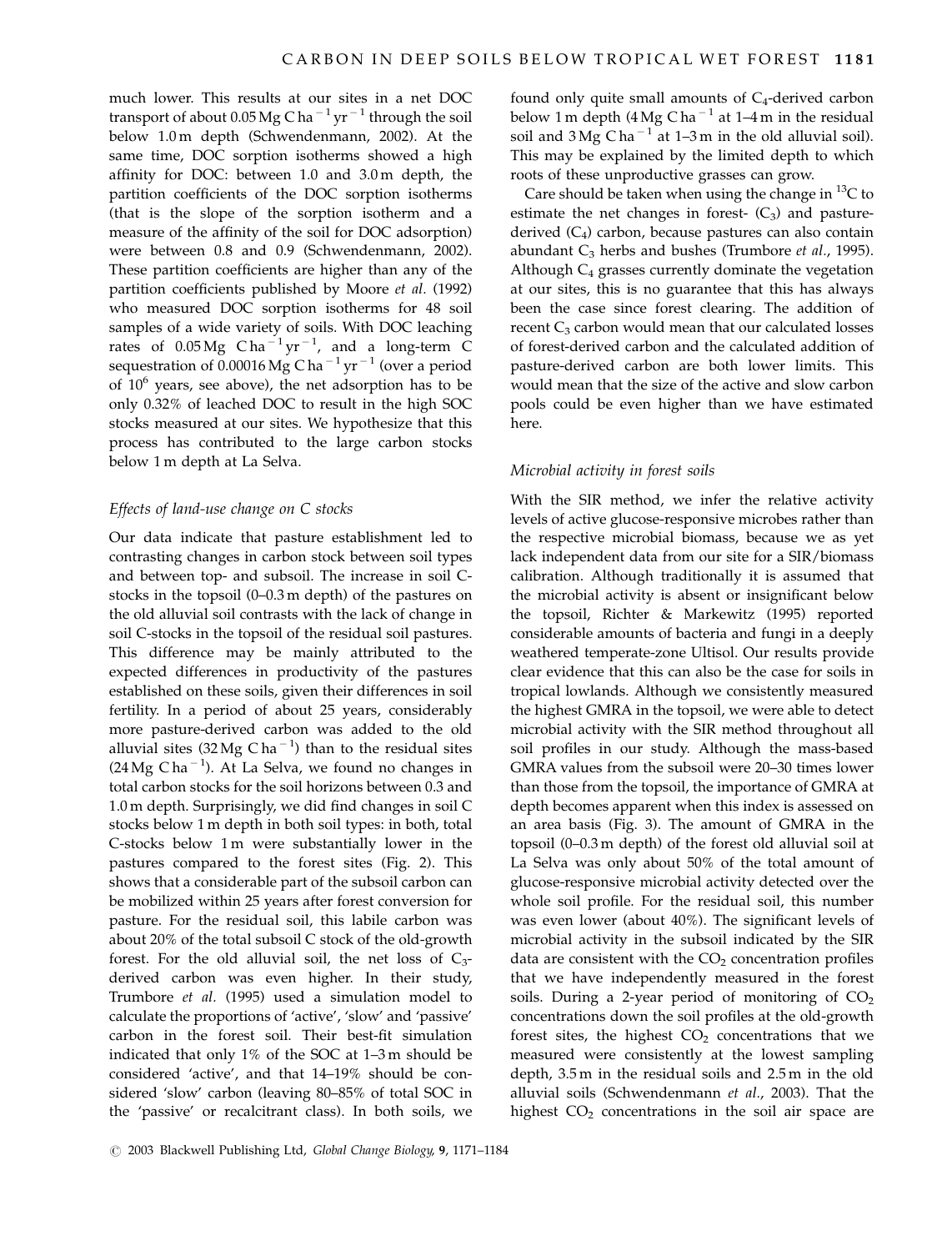always sampled at the lowest depth can only be explained if there is a  $CO<sub>2</sub>$  source at or below the lowest sampling depth. The depleted stable isotope signature of this subsoil  $CO<sub>2</sub>$  points to a biological  $CO<sub>2</sub>$ source (E. Veldkamp, unpublished data), and microbial activity is therefore the most likely source of this deep  $CO<sub>2</sub>$ .

#### Effects of land-use change on microbial activity

Microbial biomass, as part of the 'active' soil organic matter, reacts more rapidly to changes in land use and management than does the total soil C stock, and thus it has been considered to be a sensitive indicator for changes in soil organic matter (Powlson et al., 1987). In our study, the pasture sites had 30% (old alluvial soil) to 50% (residual soil) greater microbial activity than that of the forest sites. This difference was exclusively caused by different activity levels in the topsoil. The increased glucose-responsive microbial activity in the pasture topsoil may be related to a change in microbial community composition with the transition from forest to pasture. In a study in tropical Hawaii, Nusslein & Tiedje (1999) found a significant shift in the soil bacterial community associated with the forest-topasture transition. The higher pH in the pasture soils at La Selva (Table 1) may have provoked a shift from a fungal-dominated microbial community in the forest to a more bacterial-dominated community in the pasture sites, and such a shift could have produced the increased microbial activity.

# Implications for the role of soils of tropical wet forests in the global carbon cycle

When Nepstad et al. (1994) reported that soil carbon stocks in deeply weathered soils in Eastern Amazonia are large and may be affected by changes in land use, they limited their conclusions to tropical evergreen forests that need deep soil water during the dry season. The input mechanism that they proposed for soil carbon below 1 m depth was the activity of deep roots that extract water during the dry season. Our results show that large stocks of soil carbon can also occur in deeply weathered soils below tropical wet forests that lack a clear dry season (at the 'wet' side of the rainfall spectrum for tropical forests). However, at our study site, the high water content throughout 4 years of measurements (Fig. 4) demonstrated that this forest does not depend in the dry season on deep roots to stay evergreen. While the contribution of root biomass below 1 m depth is less than 1% of the total root biomass, soil carbon stocks below 1 m depth contribute between 42% (old alluvial soil) and 46% (residual soil)

of the total soil carbon. Although we cannot exclude deep roots as a source of this deep carbon, they are a less likely explanation at La Selva than at the study site of Nepstad et al. (1994). We propose that in the tropical wet forest at La Selva, where precipitation exceeds evapotranspiration, vertical transport of DOC followed by adsorption deep in the profile is the main mechanism of C input to the subsoil. Our results show that a substantial part of this deep carbon can be mobilized in about 25 years if this forest is cleared for pasture. A possible mechanism for this mobilization may be a diminished DOM adsorption capacity at higher pH (Kalbitz et al., 2000). In our study, this C loss from the subsoil affected the overall soil C balance in such a way that any increase in topsoil C stocks below pasture was more than offset by the C loss in the subsoil after forest clearing. How large a region in the tropics might be affected by similar processes? In Central and South America, the area where deeply weathered soils (Oxisols and Ultisols) occur and where precipitation exceeds  $2500 \text{ mm}$  is about 1.9 million  $\text{km}^2$  (Fig. 5). Currently, the majority of this area is still below the tropical wet forest. Forest clearing in this area may be producing unexpectedly high C losses from the subsoil similar to those documented in this study.

From our results at La Selva, we cannot determine whether the subsoil of the studied soil types presently acts as a carbon source or sink. It is clear that on both soil types in our study sites, net losses of total organic carbon have followed forest clearing; however, the presence of  $C_4$ -derived carbon below 1 m depth in both soil types also indicates that new soil carbon has been sequestered since pasture formation. At this point, we cannot say whether this C sequestration has now reached the maximal levels possible for these soils or whether it is continuing. To address these critical questions, there is a clear need to carry out long-term process-level studies of the effects of land-use change on carbon storage in representative tropical systems.

Our results and earlier findings by Nepstad et al. (1994) demonstrate that we have to rethink sampling strategies when studying soil processes and the effects of land-use changes in deeply weathered soils. This is not only true for areas with a pronounced dry season, but also for areas below the tropical wet forest. When studies of the effects of land-use change on the global C cycle are limited to the topsoil, we could draw incorrect conclusions. Processes in the subsoil may contrast strongly with those in the surficial layer. Our findings also show that more than 50% of soil microbial activity may be found in the subsoil, indicating that a study of the topsoil gives an incomplete picture at best. We conclude that the results of global change models should be questioned as long as carbon cycling in the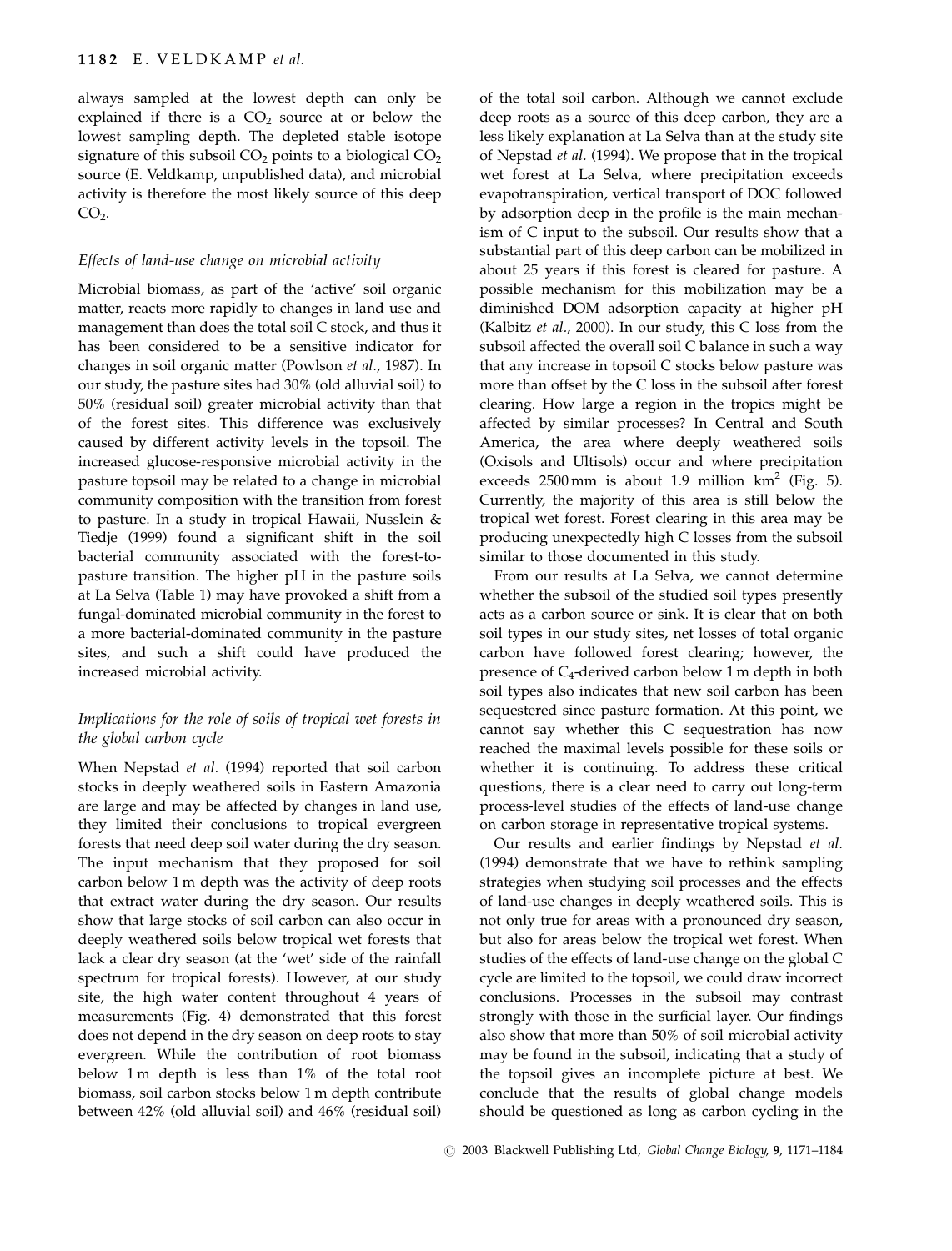

Fig. 5 Areas in Central and South America where deeply weathered soils (Oxisols and Ultisols) occur (FAO, 1996) and where annual precipitation exceeds 2500 mm (Leemans & Cramer, 1991). Black: areas currently still under tropical wet forest; gray: areas where forest has been cleared (World Conservation Monitoring Centre, 1997).

subsoil of deeply weathered soils in the tropics is not explicitly taken into account.

## Acknowledgements

The principal financial support for this study was provided by the Deutsche Forschungsgemeinschaft (DFG, Ve 219/2-1&2); additional support was provided by funding of the CARBONO Project by the US National Science Foundation under Grant DEB 9629245, by the US Department of Energy (DE-FG02-96ER62289) and by the Andrew W. Mellon Foundation. We thank David Clark, Steven Oberbauer, Joseph O'Brien and Jörg Priess for discussions and support. Excellent reviews of Robert Jackson and one anonymous reviewer greatly improved our manuscript. We thank Jennifer Powers for providing us with the  $\delta^{13}$ C values of plant material at our sites and the La Selva staff for their continuous support.

### References

- Alvarado IGE (1990) Características geológicas de la Estación Biológica La Selva, Costa Rica. Tecnología en marcha, 10, 11–22.
- Anderson JP, Domsch KH (1978) A physiological method for the quantitative measurement of microbial biomass in soils. Soil Biology and Biochemistry, 10, 215–221.
- Balesdent J, Mariotti A (1996) Measurement of soil organic matter turnover using <sup>13</sup>C Natural abundance. In: Mass Spectrometry of Soils (eds Boutton TW, Yamasaki S), pp. 83– 112. Marcel Dekker, New York.
- Batjes NH (1999) Management options for reducing  $CO<sub>2</sub>$ concentrations in the atmosphere by increasing carbon sequestration in the soil. Technical Paper 30, International Soil Reference and Information Centre, Wageningen.
- Butterfield RP (1994) The regional context: land colonization and conservation in Sarapiquí. In: La Selva: Ecology and Natural History of a Tropical Rain Forest (eds McDade LA, Bawa KS,

Hespenheide HA, Hartshorn GS), pp. 299–306. University of Chicago Press, Chicago.

- Clark DB, Clark DA (2000) Landscape-scale variation in forest structure and biomass in a tropical rain forest. Forest Ecology and Management, 137, 185-198.
- Clark DB, Clark DA, Brown S, Oberbauer SF, Veldkamp E (2002) Stocks and flows of coarse woody debris across a tropical rain forest nutrient and topography gradient. Forest Ecology and Management, 138, 1–12.
- FAO (1996) Digital soil map of the world and derived soil properties. Version 3.5. CD-ROM.
- Forster JC (1995) Soil physical analysis. In: Methods in Applied soil Microbiology and Biochemistry (eds Alef K, Nannipieri P), pp. 105–109. Academic Press, London.
- Grace J, Lloyd J, Mcintyre J et al. (1995) Carbon dioxide uptake by an undisturbed tropical rainforest in southwest Amazonia, 1992 to 1993. Science, 270, 778–780.
- Hartshorn GS, Hammel BE (1994) Vegetation types and floristic patterns. In: La Selva: Ecology and Natural History of a Neotropical Rain Forest (eds McDade LA, Bawa KS, Hespenheide HA, Hartshorn GS), pp. 73–89. The University of Chicago Press, Chicago.
- Heilmann B, Beese F (1992) Miniaturized method to measure carbon dioxide production and biomass of soil microorganisms. Soil Science Society of America Journal, 56, 596–598.
- Jobbagy EG, Jackson RB (2000) The vertical distribution of soil organic carbon and its relation to climate and vegetation. Ecological Applications, 10, 423–436.
- Kalbitz K, Solinger S, Park JH, Michalzik B, Matzner E (2000) Controls on the dynamics of dissolved organic matter in soils: a review. Soil Science, 165, 277–304.
- Kleber M, Schwendenmann L, Veldkamp E, Rößner J, Jahn R (2003) The mineral inventory of highly weathered andesitic soils at La Selva Biological Station, Costa Rica. Geoderma (in press).
- Leemans R, Cramer W (1991) The IIASA-database for mean monthly values of temperature, precipitation and cloudiness of a global terrestrial grid. RR-91-18, IIASA, Laxenburg, Austria.
- $C$  2003 Blackwell Publishing Ltd, Global Change Biology, 9, 1171–1184